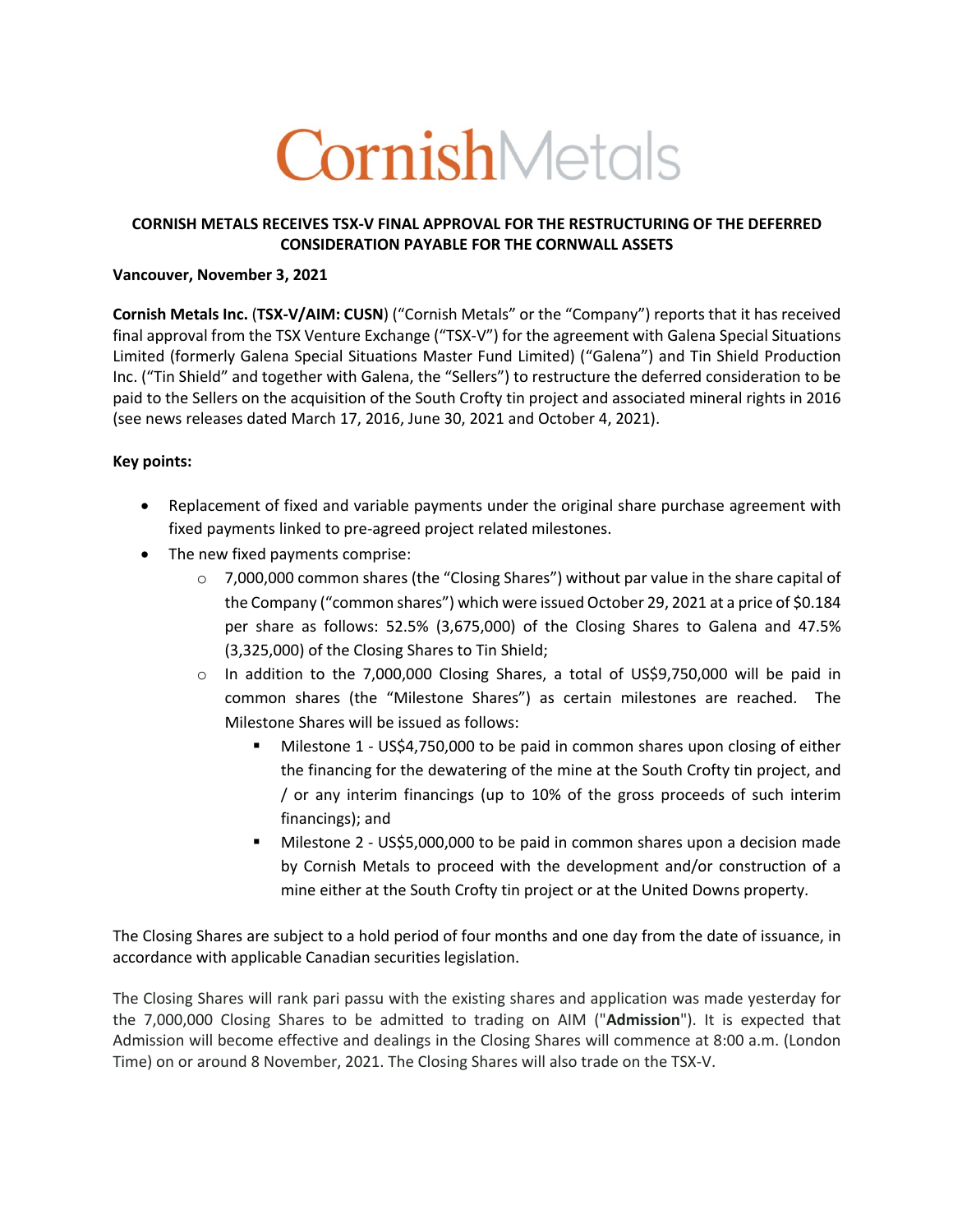Following the issuance of the Closing Shares, Cornish Metals' issued and outstanding share capital consists of 276,920,157 shares. The Company does not hold any issued shares in treasury. Shareholders may use this figure as the denominator for the calculations by which they will determine if they are required to notify their interest in, or a change to their interest in, the Company.

The issuance of the Milestone Shares by the Company is subject to TSX-V approval prior to such issuance, and the Company undertakes to make a formal filing with the TSX-V prior to the issuance of the Milestone Shares. The TSX-V will determine the acceptability of the pricing of the Milestone Shares at the time of such TSX-V approval, and the Company commits to paying the respective filing fees when approval is sought for each issuance. Any Milestone Shares, when issued, will be subject to a hold period in Canada expiring four months and a day following the date of such issuance, in accordance with applicable Canadian securities legislation.

#### **ABOUT CORNISH METALS**

Cornish Metals completed the acquisition of the South Crofty tin and United Downs copper / tin projects, plus additional mineral rights located in Cornwall, UK, in July 2016 (see Company news release dated July 12, 2016). The additional mineral rights cover an area of approximately 15,000 hectares and are distributed throughout Cornwall. Some of these mineral rights cover old mines that were historically worked for copper, tin, zinc, and tungsten.

For additional information please contact: In North America: Irene Dorsman at (604) 200 6664 or by e-mail at irene@cornishmetals.com

| SP Angel Corporate Finance LLP<br>(Nominated Adviser & Joint<br>Broker) | Tel:                                                               | +44 203 470 0470           |
|-------------------------------------------------------------------------|--------------------------------------------------------------------|----------------------------|
|                                                                         | <b>Richard Morrison</b><br>Charlie Bouverat<br><b>Grant Barker</b> |                            |
| Hannam & Partners<br>(Joint Broker)                                     | Tel:                                                               | +44 207 907 8500           |
|                                                                         | <b>Matthew Hasson</b><br>Andrew Chubb<br>Ernest Bell               |                            |
| Blytheweigh<br>(Financial PR/IR-London)                                 | Tel:                                                               | +44 207 138 3204           |
|                                                                         | Tim Blythe                                                         | tim.blythe@blytheweigh.com |
|                                                                         | Megan Ray                                                          | megan.ray@blytheweigh.com  |

#### **ON BEHALF OF THE BOARD OF DIRECTORS**

*"Richard D. Williams"*